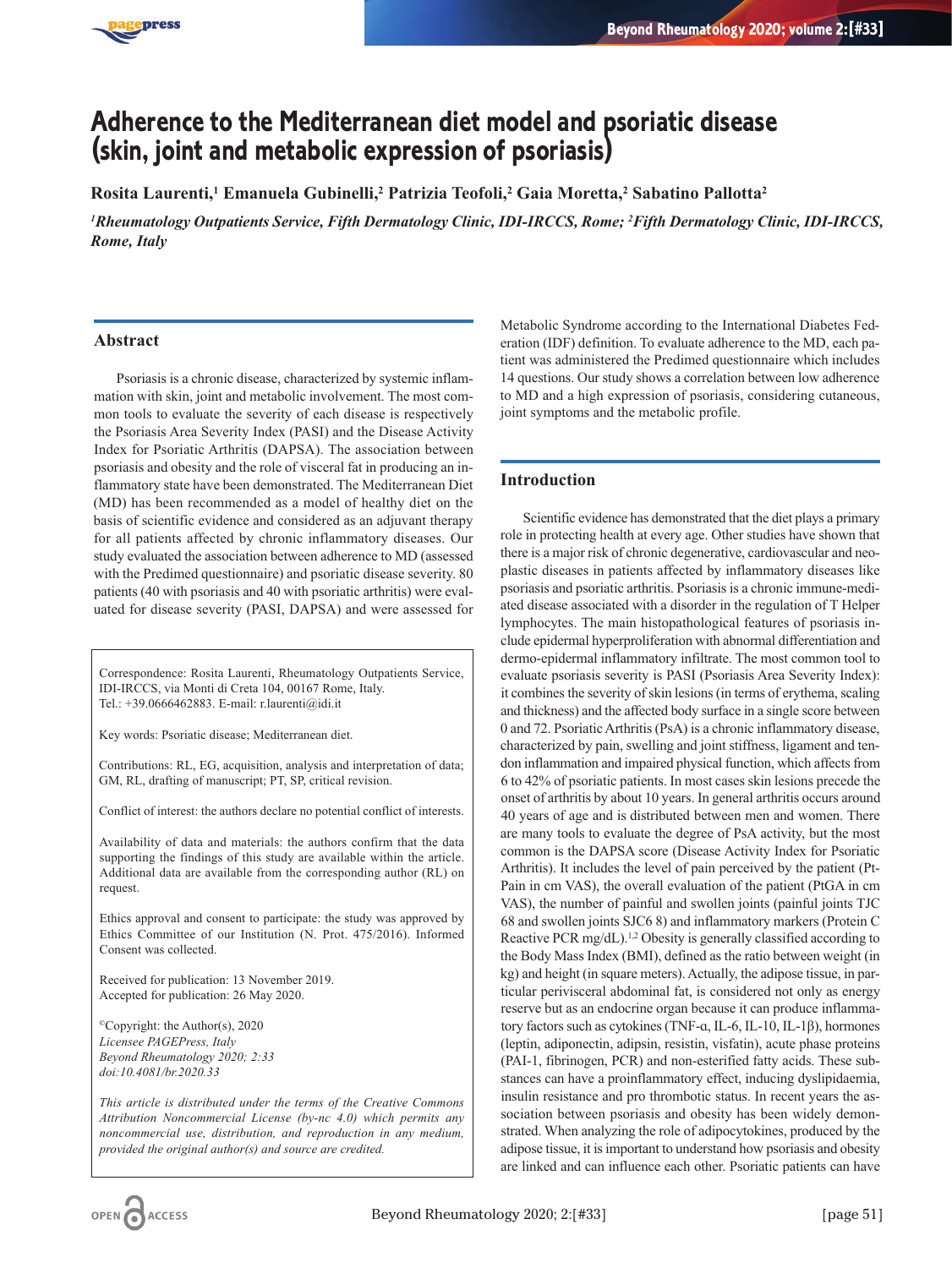press

an increase in leptin, resistin and visfatin, but a reduction of adiponectin. Leptin and resistin are pro-inflammatory adipocytokines that activate endothelial cells, promoting neo-angiogenesis, keratinocyte production and endothelial smooth muscle cells migration. Consequently, in obese patients they would have a pro-atherogenic effect, also stimulating the production of TNF alfa, that is a key cytokine in psoriatic plaque.3,4 Visfatin has also a pro-inflammatory effect and is mainly involved in the development of insulin resistance linked to obesity. On the other hand, adiponectin, that induces an anti-inflammatory effect, is decreased in obese psoriatic patients. Moreover, cytokines, responsible for insulin-resistance in obese patients, such as TNF-alpha, IL-1, IL-6, IL-7 and VEGF, play a key role also in the development of psoriasis. For this reason, many psoriatic patients can become obese, in particular when the cutaneous disease is severe and uncontrolled. Obesity increases their cardiovascular risk, induced by chronic systemic inflammation, and triggers treatment resistance.<sup>5</sup> In fact many studies have demonstrated that weight loss often improves psoriasis, as occurs in the patients undergoing gastric bypass with consequent weight loss and cutaneous remission.6,7 An Italian case-control study showed that the metabolic syndrome is significantly more common in psoriatic patients than in controls (30.1% *vs*. 20.6%); both diseases are also associated with an increased cardiovascular risk.<sup>8,9</sup> Psoriatic patients, also with normal BMI, have an increased predisposition to develop diabetes as well as other metabolic disorders. The pathogenetic link between psoriasis and diabetes seems to be related to the production of inflammatory cytokines, such as TNF alpha, IL-17, IL-18, IL-6 and VEGF, that induce insulin resistance. In fact, also young people suffering from Diabetes I have an increased risk of psoriasis compared to healthy subjects. The improper activation of these molecules leads to hyperglycemia, insulin resistance and increased glycated hemoglobin, as well as to a progression of psoriatic lesions.<sup>10-12</sup> Dyslipidemia can be found in a high percentage of psoriatic patients and is also associated to psoriasis severity. The Mediterranean Diet (MD) has been recommended as a model of healthy diet on the basis of scientific evidence for many years. In

particular, the Mediterranean nutritional model is not considered a specific diet program, but it represents rather a set of eating healthy habits. According to MD, it is recommended to eat natural and fresh food, such as seasonal fruit and vegetables, cereals, fish and legumes and to use extra virgin olive oil as condiment. On the contrary, the consumption of animal fats should be limited. What distinguishes MD is both the quality and the balance of nutrients in the food consumed. MD can be considered an adjuvant therapy for all the patients affected by chronic inflammatory diseases, like psoriasis, because it contains a daily high percentage of monounsaturated and polyunsaturated fatty acids, vitamins and minerals, which have anti-inflammatory and antioxidant properties and a protective effect on the cardiovascular system. In particular, the nutritional therapy with a high content of  $\omega$ -3 fatty acids, which are found especially in vegetable oils, oily fish and fish oil, has proved a valid support to the pharmacological treatment of chronic inflammatory rheumatic diseases.13 Similar anti-inflammatory properties have been recognized for monounsaturated fatty, acids like oleic acid (series ω-9) contained in extra virgin olive, the main ingredient of the Mediterranean nutritional model. The oleic acid introduced with the diet is able to reduce the competition in the body between fatty acids ω-6 and ω-3 favoring the incorporation of the latter in cell membranes. Moreover, olive oil is rich in phenolic substances, in particular tyrosolol, hydroxytyrosolol and oleuropein, which play a protective role against oxidative stress, that characterizes systemic inflammation in rheumatic diseases.<sup>14-15</sup> Recently, a new molecule, called olecantal, has been identified in olive oil, which is able to inhibit COX-1 and COX-2 enzymes in the prostaglandines biosynthetic pathway, similarly to ibuprofen.16 Furthermore, the presence of fruit and vegetables in MD ensures adequate intake of antioxidant vitamins, such as vitamin C and vitamin E, whose deficiency has been associated with an increased risk of developing inflammatory arthritis.17 Therefore, it may be interesting to assess the adherence to MD in patients affected by chronic inflammatory diseases like psoriasis and psoriatic arthritis. The PREDIMED score (Figure 1) is an adherence index to MD, introduced first in

| <b>Questions</b>                                                                                                                                                                                       | Criteria for 1 point                              |
|--------------------------------------------------------------------------------------------------------------------------------------------------------------------------------------------------------|---------------------------------------------------|
| 1. Do you use olive oil as main culinary fat?                                                                                                                                                          | Yes                                               |
| 2. How much olive oil do you consume in a given day (including oil used for frying, salads, out-of-house meals, etc.)?                                                                                 | $\geq$ 4 tbsp                                     |
| 3. How many vegetable servings do you consume per day? (1 serving : 200 g [consider side dishes as half a serving])                                                                                    | $\geq$ 2 ( $\geq$ 1 portion raw or as<br>a salad) |
| 4. How many fruit units (including natural fruit juices) do you consume per day?                                                                                                                       | $\geq$ 3                                          |
| 5. How many servings of red meat, hamburger, or meat products (ham, sausage, etc.) do you consume per day? (1 serving: 100-150 g)                                                                      | $\leq$ 1                                          |
| 6. How many servings of butter, margarine, or cream do you consume per day? (1 serving: 12 g)                                                                                                          | $<$ 1                                             |
| 7. How many sweet or carbonated beverages do you drink per day?                                                                                                                                        | $\leq$ 1                                          |
| 8. How much wine do you drink per week?                                                                                                                                                                | $\geq$ 7 glasses                                  |
| 9. How many servings of legumes do you consume per week? (1 serving : 150 g)                                                                                                                           | $\geq$ 3                                          |
| 10. How many servings of fish or shellfish do you consume per week? (1 serving 100-150 g of fish or 4-5 units or 200 g of shellfish)                                                                   | $\geq$ 3                                          |
| 11. How many times per week do you consume commercial sweets or pastries (not homemade), such as cakes, cookies, biscuits, or<br>custard?                                                              | $\leq$ 3                                          |
| 12. How many servings of nuts (including peanuts) do you consume per week? (1 serving 30 g)                                                                                                            | $\geq$ 3                                          |
| 13. Do you preferentially consume chicken, turkey, or rabbit meat instead of veal, pork, hamburger, or sausage?                                                                                        | Yes                                               |
| 14. How many times per week do you consume vegetables, pasta, rice, or other dishes seasoned with sofrito (sauce made with tomato $\geq 2$<br>and onion, leek, or garlic and simmered with olive oil)? |                                                   |

**Figure 1. Validated 14-item Questionnaire of Mediterranean diet adherence (Predimed).**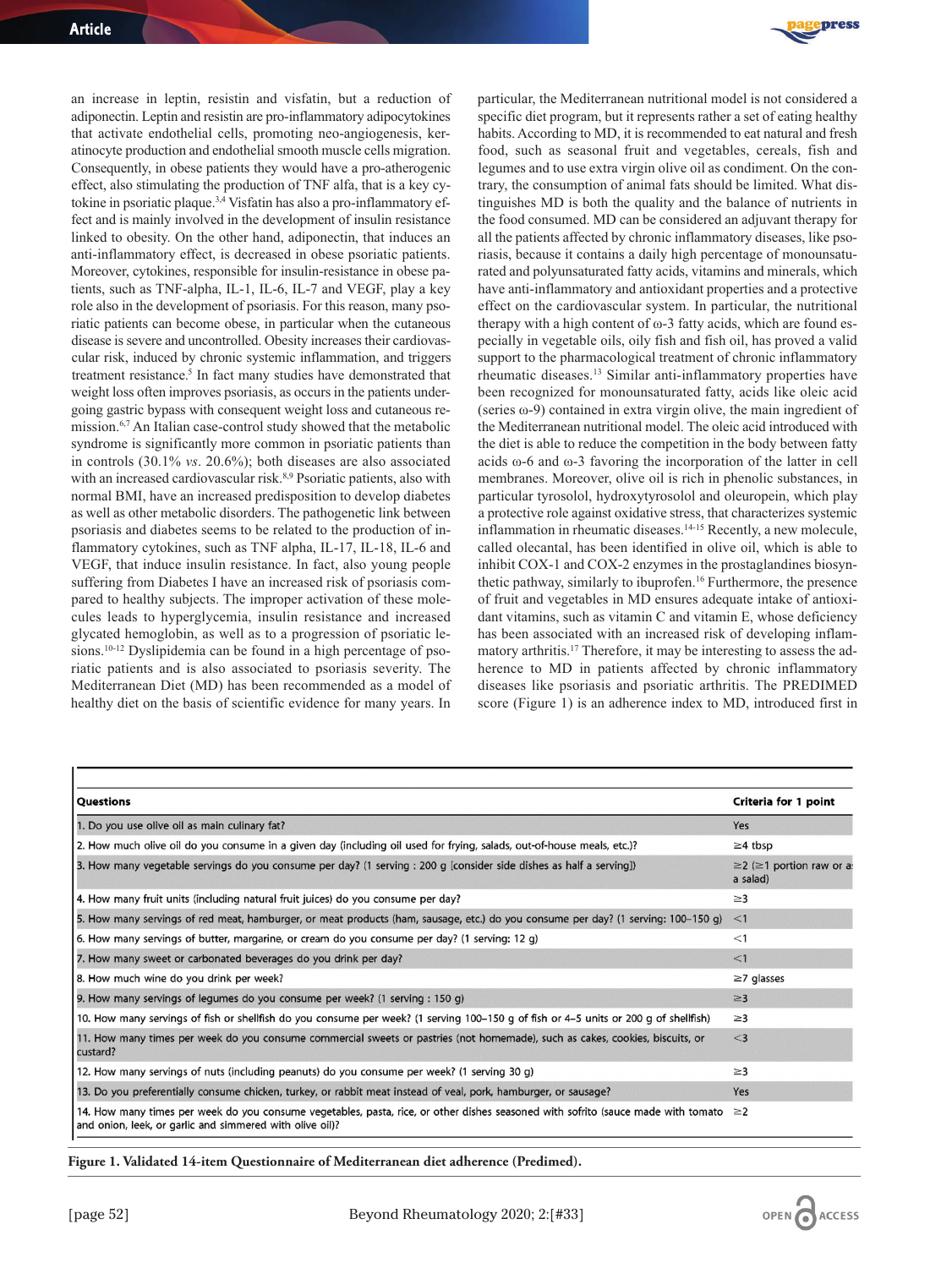

2013 and used in many clinical studies. It is simple to use in adults and provides information on how far the patient's diet deviates from MD.18,19

On the basis of this questionnaire it is possible to evaluate the association between adherence to MD and various inflammatory diseases. However, up to now few data are available about adherence to MD and psoriatic disease.<sup>20</sup>

#### **Objectives**

Even though the association between abdominal obesity, perivisceral fat and insulin resistance, which are the key elements of metabolic syndrome, and psoriasis has been widely demonstrated, the role of MD and its anti-inflammatory and antioxidant effect in the treatment of psoriatic patients is not well known. The aim of this study was to evaluate the association between adherence to MD (evaluated with the Predimed questionnaire) and the psoriatic disease.

#### **Materials and Methods**

Eligible patients were >18 years old with psoriasis and/or psoriatic arthritis and were consecutively examined at the Dermopathic Institute of the Immaculate in Rome. To be included, patients had to be on any systemic treatment (including acitretin, cyclosporine, methotrexate and biological drugs) for at least 12 months before the start of study or not to be on any treatment. The key exclusion criteria included patients who had started any systemic therapy for less than 12 months. A control group of patients visited at our hospital for other cutaneous diseases was also progressively enrolled. For each enrolled patient (including the control group), anamnestic, demographic and clinical data were recorded upon entry to the study, including age, sex, BMI and waist circumference. The metabolic status of each patient was assessed by collecting the following tests: HDL cholesterol, triglycerides, glycemia. Also, the use of any hypolipidemic or antihypertensive therapy was recorded. The metabolic syndrome was assessed according to the definition of the International Diabetes Federation (IDF) and corresponds to the presence of visceral obesity plus two other criteria among hypertrglyceridemia, low HDL cholesterol, hypertension and hyperglycemia, including diabetes.<sup>21</sup> The severity of psoriasis and psoriatic arthritis was evaluated using the PASI Index and the DAPSA Index. To evaluate adherence to the Mediterranean diet, each patient was administered the Predimed questionnaire, a 14 question questionnaire. Patients were asked to answer the questionnaires taking into account the eating habits adopted in the last 12 months. The Predimed score was calculated on the basis of a 10 point scale: 0-5 low adherence, 6-9 medium adherence, equal to or more than 10 high adherence.

The study was approved by the Local Ethical Committee and conducted in accordance with the Declaration of Helsinki guidelines.

# **Results**

We enrolled 80 consecutive patients with psoriasis (40/80) or psoriatic arthritis (40/80) who met our inclusion and exclusion criteria. The study population included 39 males and 41 females, aged between 18 and 79 (range 18-79). The mean PASI score was 7.62 (mild psoriasis) and the mean DAPSA was 27.5 (arthritis with moderate activity). The control group was comparable to the study group

and included 80 patients, 29 males and 51 females, aged between 20 and 85. The mean BMI of the patients enrolled was 29.55, while in the control group it was 24.14, which confirms a higher incidence of overweight/obesity in the psoriatic patient group than in the control group. Visceral obesity and metabolic syndrome were also more represented in the psoriatic group than in the control group (Figure 2).

On the other hand, the average adherence to the Mediterranean model evaluated using the Predimed score was 6.9 in psoriatic patients and 7.8 in the control group. Patients were divided into three groups according to MD adherence, assessed with the PREDIMED score: poor adherence if the score was between 0-5, medium adherence between 5-10, high adherence if the score was >10. An inverse relationship between MD adherence and metabolic, cutaneous and articular expression of psoriatic disease was found. In patients with a Predimed score 0-5, which means poor adherence to MD, mean waist circumference, mean values of metabolic syndrome, DAPSA, PASI and BMI were found significantly higher than in patients with a Predimed score >5 (Figures 3 and 4).

#### **Discussion**

In recent years the association between psoriasis and obesity has been widely demonstrated. Obesity is the main cause of insulin resistance and chronic, low-grade inflammation, which characterizes the metabolic syndrome. In particular, visceral adipose tissue is no longer considered just a deposit of energy, but a real endocrine organ. It can release numerous cytokines and bioactive peptide molecules, the adipocytokines, which are thought to be as a link between psoriasis, obesity, insulin resistance and other inflammatory comorbidities.22,23 In obese patients there is an abnormal formation of fat deposits with hypertrophic and hyperplastic adipocytes, which increase demand for oxygen, with consequent cellular hypoxia, activation of stress pathways and release of cytokines and pro-inflammatory chemokines. These cytokines activate the chemotaxis of macrophages in the adipose tissue. The macrophages are located around the necrotic adipocytes and secrete additional proinflammatory cytokines, thus amplifying the inflammatory process. Among all the pro inflammatory cytokines, TNF-α and IL-6 play a key role. TNF-α, which is a central pro-inflammatory cytokine also in the pathogenesis of psoriasis, induces the secretion of IL-6,

|                                | <b>Psoriatic patients</b><br>80 pts.<br>39M 41F<br>40 Pso 40 PsA | <b>Controls</b><br>80 pts.<br>29M 51F |
|--------------------------------|------------------------------------------------------------------|---------------------------------------|
| <b>Mean BMI</b>                | 29.55                                                            | 24.14                                 |
| <b>Under weight</b>            | $0\%$                                                            | 2.5%                                  |
| <b>Normal</b>                  | 23.75%                                                           | 51.2%                                 |
| Over weight                    | 38.75%                                                           | 34.6%                                 |
| Obesity I <sup>o</sup> grade   | 23.75%                                                           | 6.4%                                  |
| Obesity II <sup>o</sup> grade  | 8.75%                                                            | 2.5%                                  |
| Obesity III <sup>o</sup> grade | 5%                                                               | 2.5%                                  |
| <b>Visceral obesity</b>        | 80%                                                              | 69%                                   |
| <b>Metabolic syndrome</b>      | 62.5%                                                            | 30%                                   |

**Figure 2. Body mass index (BMI), visceral obesity and metabolic syndrome in psoriatic patients and in the control group.**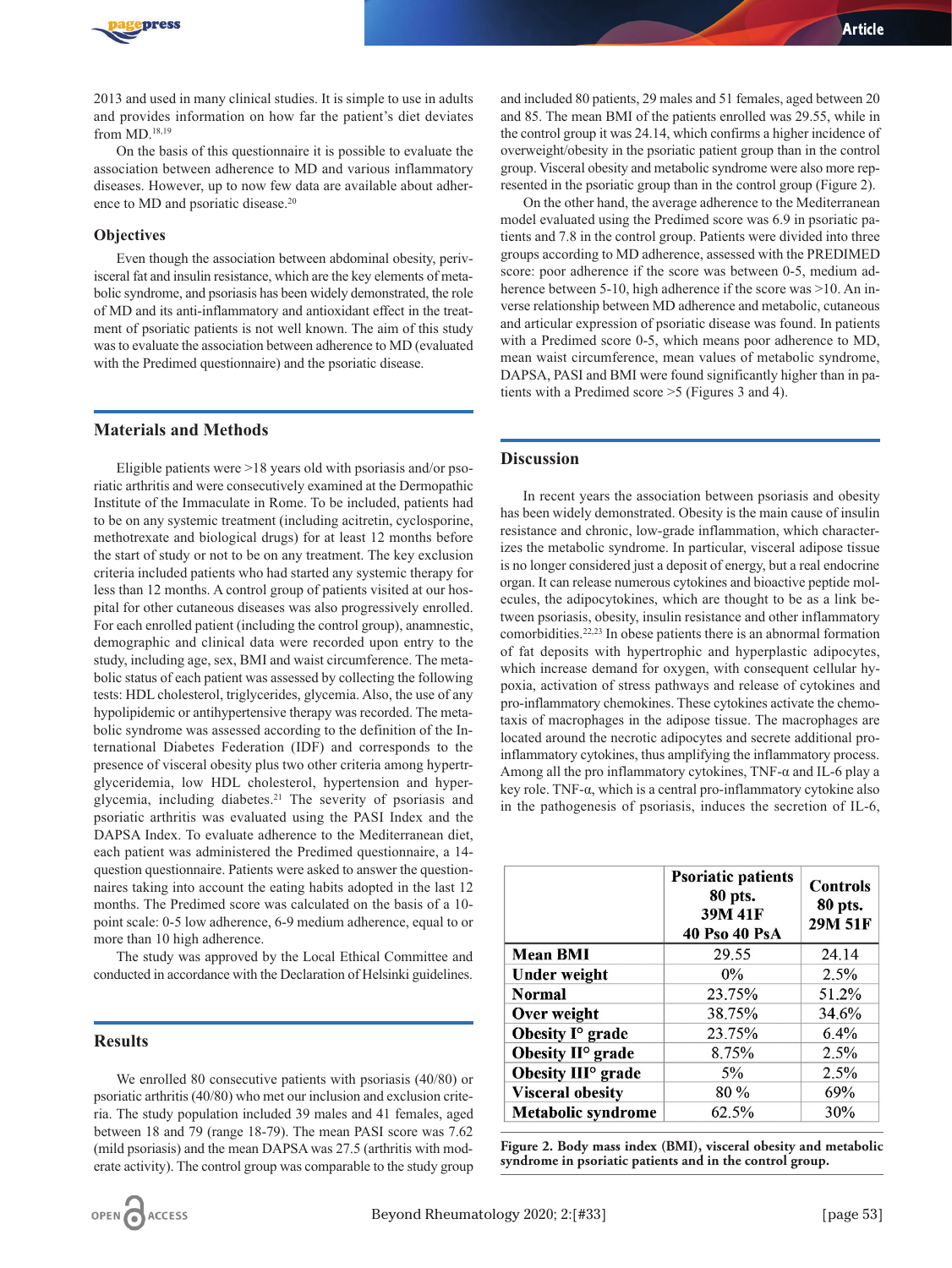

which stimulates the hepatic synthesis of C-reactive protein.<sup>24,25</sup> A direct correlation between BMI and the risk of psoriasis has been demonstrated. In healthy patients a moderate increase in BMI (between 26 and 29) determines a slight increase in the risk of psoriasis onset, while obesity (BMI>29) doubles this risk. In addition, the presence of obesity in psoriatic patients has been related to severe psoriasis.26 Obesity is also over-represented in patients with psoriatic arthritis and it is often associated with high disease activity, reduced drug efficacy and increased cardiovascular risk. Several studies have reported a high prevalence of obese (BMI $\geq$ 30) in patients with psoriatic arthritis.<sup>27</sup> Also in our study the mean BMI was

29.5, thus confirming a high prevalence of overweight in patients affected by psoriatic disease. More than 60% of enrolled patients were in the overweight-obesity grade I band with 38.75% overweight and 23.75% first-degree obesity. The mean BMI and its distribution in the overweight-obesity group were similar in the two groups of psoriasis and psoriatic arthritis. In the control group, the mean BMI was significantly lower and most patients were in the normal-weight or overweight range (18-29), confirming that obesity is a frequent comorbidity in the psoriatic patient. In our study visceral obesity was present in 64/80 patients (80%); 50 patients (62.5%) had metabolic syndrome, defined as visceral obesity with



**Figure 3. Correlation between PREDIMED body mass index and metabolic syndrome. HDL, high density lipoprotein; WC, waist circumference.** 



**Figure 4. Correlation between PREDIMED body mass index (BMI) Psoriasis Area Severity Index (PASI) - Disease Activity Index for Psoriatic Arthritis (DAPSA) and waist circumference.**

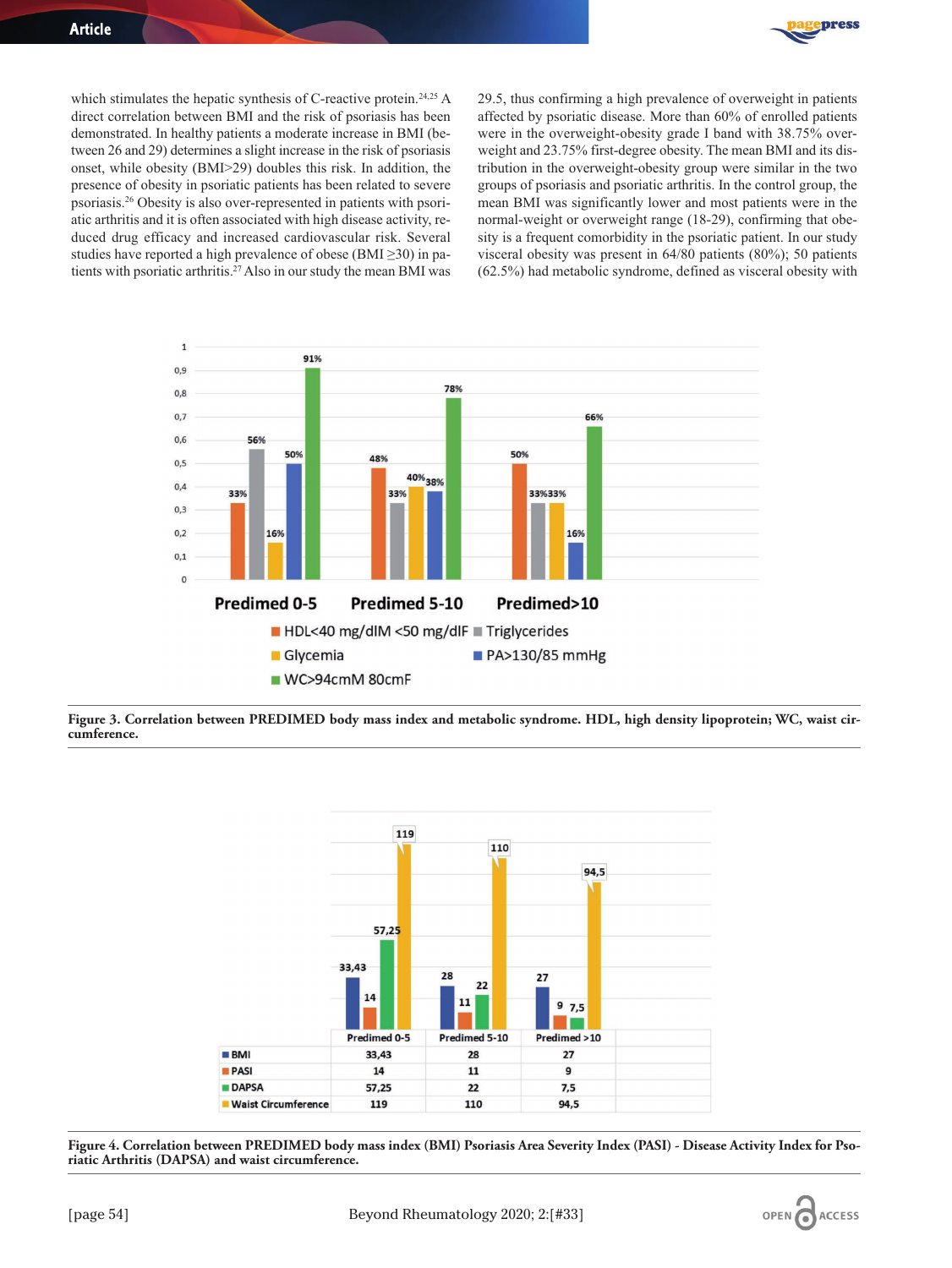

the association of more two other criteria among the usual ones (hypertriglyceridemia, low HDL values, hyperglycemia, hypertension or DMT2). As regards metabolic parameters, no difference in prevalence was observed in the psoriasis group compared to the psoriatic arthritis group. In the control group, instead, visceral obesity was found in 69% of patients and metabolic syndrome in 30%. Metabolic syndrome, a frequent comorbidity of psoriasis, increases cardiovascular risk. Patients with psoriasis have an increased predisposition to develop metabolic disorders and type 2 diabetes. In particular the risk of developing type 2 diabetes in psoriatic patients is independent from BMI, although it is certainly higher in obese than in normal BMI patients. Even young people with type 1 diabetes have an increased risk of developing psoriasis compared to healthy subjects: the pathogenetic link would be related to the production of inflammatory cytokines, in particular TNF alpha, IL-17, IL-18, IL-6 and VEGF. The improper activation of these molecules leads to hyperglycemia, insulin resistance and increased glycated hemoglobin, as well as to a progression of psoriatic lesions. Dyslipidemia is a well-known cardiovascular risk factor and it is found in a good percentage of psoriatic patients, significantly related to psoriasis severity. The efficacy of the diet on the reduction of visceral fat in psoriatic patients has been widely proved: over six months a reduction of <5% of body weight can reduce the cardiovascular risk and a 5-10% reduction can prevent or promote the remission of type II diabetes mellitus. The loss of >10% body weight reduces serum levels of inflammatory cytokines such as TNF alpha, IL-6, MCP-1, Protein C reactive, leptin, resistin and increases levels of anti-inflammatory mediators like adiponectin and IL-10.25,28 Remission of psoriasis after a 4-week low-calorie diet (855 Kcal. per day) and after gastric bypass surgery has also been reported. Other studies have shown that a low-calorie diet (640 Kcal) reduces systemic inflammation as well as disease activity of psoriatic arthritis. Recently, a systematic review, analyzing 55 studies, has reported a significant reduction in severity of psoriasis and/or psoriatic arthritis after a low-calorie diet in overweight and obese patients.29 Despite the large bulk of data available on the efficacy of low-calorie diet in the improvement of inflammatory diseases, few data have been reported on the adherence and the efficacy of the MD diet in psoriatic patients. In our study, adherence to the MD was 6.9 based on the PREDIMED score (*versus* 7.8 in the control group), which represents a medium adherence, despite most of the patients enrolled were from central and southern Italy. In particular, the use of 4 teaspoons or more of extra virgin olive oil per day turned out to be common in psoriatic patients. However, none of the patients declared to eat fresh or preserved red meat daily, while the consumption of legumes, fruit, vegetables and fish was very limited. Consequently, the reduced daily assumption of fruit and vegetables does not allow the adequate intake of antioxidant vitamins such as vitamin C and vitamin E, whose deficiency has been associated with an increased risk of developing inflammatory arthritis. In the same way, a low consumption of fish reduces the intake of polyunsaturated fatty acids, especially ω-3, and monounsaturated fatty acids which have a significant anti-inflammatory effect. Even though our study was carried out on a limited number of patients, it showed a direct relationship between adherence to MD and the metabolic, cutaneous and articular expression of psoriatic disease. The mean values of waist circumference and all the components of the metabolic syndrome, DAPSA, PASI and BMI are significantly higher in patients with Predimed score 0-5 (with poor adherence to MD). A progressive improvement of the Predimed score determines a progressive reduction in metabolic parameters (waist circumference, BMI) and activity diseases scores (DAPSA, PASI).

#### **Conclusions**

Psoriasis is a chronic recurrent disease, characterized by a chronic systemic inflammation with a skin, joint and metabolic expression which determines a high social impact and high cardiovascular risk. Weight loss with a low-calorie diet has proven effective in improving the severity of psoriatic disease. On the other hand, the adherence to MD in psoriatic patients seems to be rather low, despite it has been little investigated. In particular, most psoriatic patients do not eat adequate quantities of fruit, vegetables and fish, which could provide useful antioxidant nutrients with an antiinflammatory effect. Even if our study was carried out on a limited number of patients, it seems to confirm the association between psoriasis and high BMI. It also highlighted a correlation between low adherence to MD and high expression of psoriasis, considering not only cutaneous and joint symptoms, but also the metabolic profile. Similarly, these parameters improve with increased adherence to MD assessed with the Predimed questionnaire. Even though it would be necessary to confirm these data with other studies on a larger number of patients, our study shows how a correct diet, which is not only low-calorie, but also anti-inflammatory and antioxidant such as the Mediterranean diet, can be considered an essential therapeutic tool in the psoriatic patient. In fact, the MD has been demonstrated to have beneficial effects on psoriatic disease in all its various aspects by reducing the systemic inflammation. For this reason the MD should play a key role in the treatment of psoriatic patients.

## **References**

- 1. Smolen JS, Schoels M, Aletaha D, Disease activity and response assessment in psoriatic arthritis using the Disease Activity Index for Psoriatic Arthritis (DAPSA). A brief review. Clin Exp Rheumatol 2015;33):S48-50.
- 2. Schoels MM. Disease activity in psoriatic arthritis (PsA): defining remission and treatment success using the DAPSA score. Ann Rheum Dis 2016;75:811-8.
- 3. Sterry W, Strober BE, Menter A, Obesity in psoriasis: the metabolic, clinical and therapeutic implications. Report of an interdisciplinary conference and review. Br J Dermatol 2007;157:649-55.
- 4. Dikbas O, Tosun M, Bes C, et al. Serum levels of visfatin, resistin and adiponectin in patients with psoriatic arthritis and associations with disease severity. Int J Rheum Dis 2016;19:672-7.
- 5. Jacobi A, Langenbruch A, Purwins S, et al. Prevalence of obesity in patients with psoriasis: results of the National Study Pso-Health3. Dermatology 2015;231:231-8.
- 6. Klingberg E, Bilberg A, Björkman S, et al. Weight loss improves disease activity in patients with psoriatic arthritis and obesity: an interventional study. Arthritis Res Ther 2019;21:17.
- 7. Higa-Sansone G. Psoriasis remission after laparoscopic ROUX-en-Y gastric Bypass for morbid obesity. Obes Surg 2004;14:1132-4.
- 8. Gisondi P, Tessari G, Conti A, et al. Prevalence of metabolic syndrome in patient with psoriasis: a hospital-based case-control study. Br J Dermatol 2007;157:68-73.
- 9. Sundarrajan S, Arumugam M. Comorbidities of psoriasis- exploring the links by network approach. PLoS One 2016;8:120-31.
- 10. Pereira RR, Amladi ST, Varthakavi PK. A study of the preva-